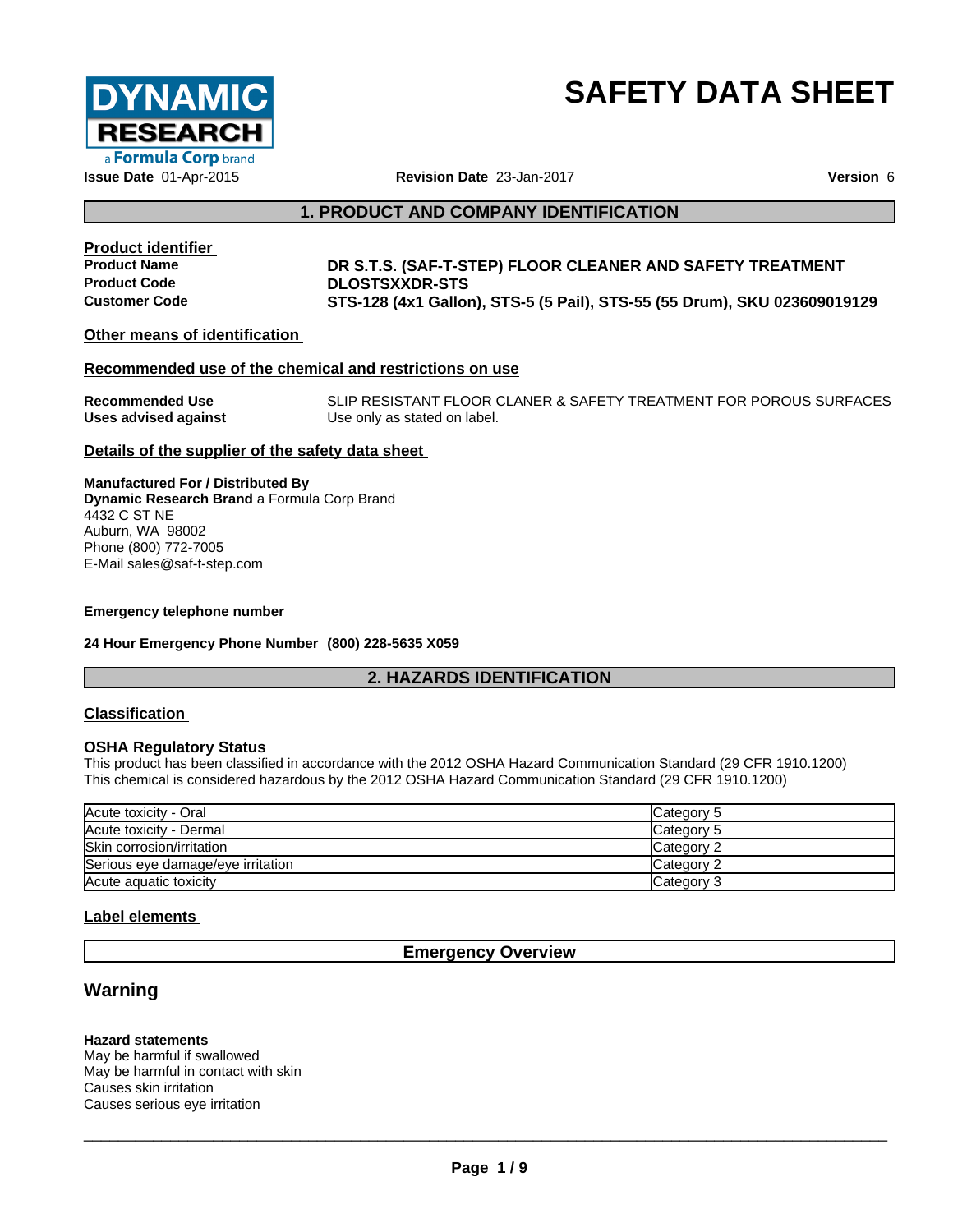Harmful to aquatic life



### **Precautionary Statements - Prevention**

- Wash face, hands and any exposed skin thoroughly after handling
- Wear protective gloves/protective clothing/eye protection/face protection
- Avoid release to the environment

### **Precautionary Statements - Response**

- Specific Treatment (See Section 4 on the SDS)

IF IN EYES: Rinse cautiously with water for several minutes. Remove contact lenses, if present and easy to do. Continue rinsing. If eye irritation persists: Get medical advice/attention.

IF ON SKIN: Wash with plenty of soap and water. If skin irritation occurs: Get medical advice/attention. Take off contaminated clothing and wash before reuse.

IF INHALED: Remove victim to fresh air and keep at rest in a position comfortable for breathing.

IF SWALLOWED: Rinse mouth. DO NOT induce vomiting. Drink plenty of water.

#### **Precautionary Statements - Storage**

- Keep out of reach of children

### **Precautionary Statements - Disposal**

- Dispose of contents/container to an approved waste disposal plant

### **Hazards not otherwise classified (HNOC)**

## **Other Information**<br>Unknown Acute Toxicity

 $0\%$  of the mixture consists of ingredient(s) of unknown toxicity

### **3. COMPOSITION/INFORMATION ON INGREDIENTS**

| <b>Chemical Name</b>          | CAS No.       | Weight-% | <b>Trade Secret</b> |
|-------------------------------|---------------|----------|---------------------|
| Water                         | 7732-18-5     | 60-100   |                     |
| Sulfamic Acid                 | 5329-14-6     | 1-5      |                     |
| Alcohols, C10-16, ethoxylated | 68551-12-2    | 1-5      |                     |
| 1-Butoxy-2-Propanol           | 5131-66-8     | 1-5      |                     |
| Glycolic Acid                 | $79 - 14 - 1$ | 1-5      |                     |
| Ammonium Hydrogen Fluoride    | 1341-49-7     | .1-1     |                     |
| <b>Hydrofluoric Acid</b>      | 7664-39-3     | .1-1     |                     |
| Citric Acid                   | 77-92-9       | .1-1     |                     |
| Xanthan Gum                   | 11138-66-2    | <0.7     |                     |

\*The exact percentage (concentration) of composition has been withheld as a trade secret.

### **4. FIRST AID MEASURES**

### **First aid measures**

General **advice** If symptoms persist, call a physician. Do not breathe dust/fume/gas/mist/vapors/spray. Do not get in eyes, on skin, or on clothing. Immediate medical attention is required.: The effect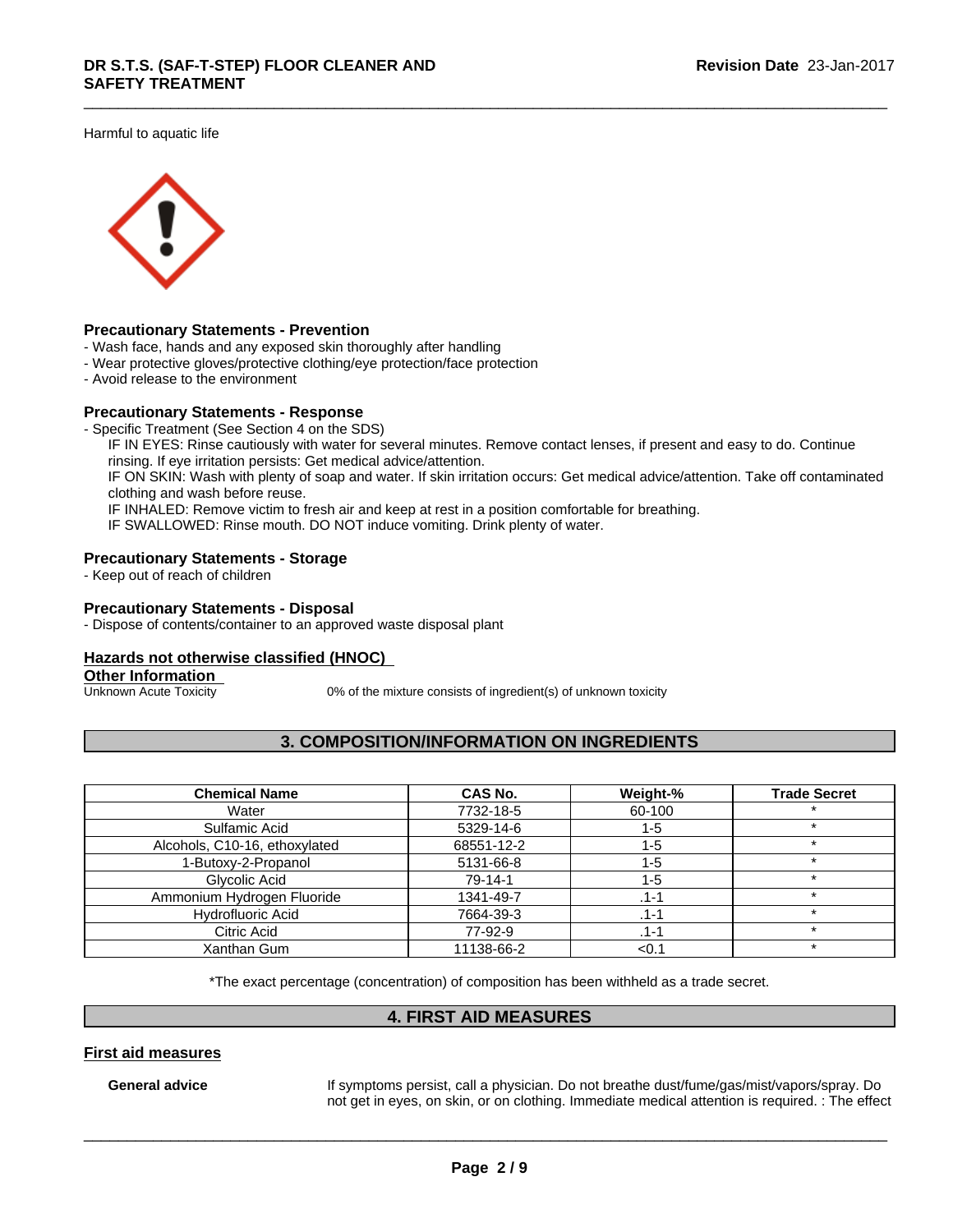|                                                             | <b>5. FIRE-FIGHTING MEASURES</b>                                                                                                                                                                                                                                                                                                                                                                                                                                                                                                                                                                                                                                                                                                                                                                                                                                                                                                                                                                                                                                                                                                                   |
|-------------------------------------------------------------|----------------------------------------------------------------------------------------------------------------------------------------------------------------------------------------------------------------------------------------------------------------------------------------------------------------------------------------------------------------------------------------------------------------------------------------------------------------------------------------------------------------------------------------------------------------------------------------------------------------------------------------------------------------------------------------------------------------------------------------------------------------------------------------------------------------------------------------------------------------------------------------------------------------------------------------------------------------------------------------------------------------------------------------------------------------------------------------------------------------------------------------------------|
| Note to physicians                                          | Product is a corrosive material. Use of gastric lavage or emesis is contraindicated.<br>Possible perforation of stomach or esophagus should be investigated. Do not give<br>chemical antidotes. Asphyxia from glottal edema may occur. Marked decrease in blood<br>pressure may occur with moist rales, frothy sputum, and high pulse pressure. Treat<br>symptomatically.                                                                                                                                                                                                                                                                                                                                                                                                                                                                                                                                                                                                                                                                                                                                                                          |
|                                                             | Information.<br>Indication of any immediate medical attention and special treatment needed                                                                                                                                                                                                                                                                                                                                                                                                                                                                                                                                                                                                                                                                                                                                                                                                                                                                                                                                                                                                                                                         |
| <b>Symptoms</b>                                             | Any additional important symptoms and effects are described in Section 11: Toxicology                                                                                                                                                                                                                                                                                                                                                                                                                                                                                                                                                                                                                                                                                                                                                                                                                                                                                                                                                                                                                                                              |
| Most important symptoms and effects, both acute and delayed |                                                                                                                                                                                                                                                                                                                                                                                                                                                                                                                                                                                                                                                                                                                                                                                                                                                                                                                                                                                                                                                                                                                                                    |
|                                                             | Self-protection of the first aider Use personal protective equipment as required. : Mouth to mouth resuscitation is not<br>recommended.                                                                                                                                                                                                                                                                                                                                                                                                                                                                                                                                                                                                                                                                                                                                                                                                                                                                                                                                                                                                            |
| Ingestion                                                   | area as soon as possible. Transport subject lying down, with the head higher than the body,<br>to a quiet, uncontaminated and well ventilated location. Administer oxygen (2.5% calcium<br>gluconate if available, can be oxygen nebulized with trained personnel) or cardiopulmonary<br>resuscitation if necessary and as soon as possible. If patient is unconscious, give artificial<br>respiration. Note: Mouth to mouth resuscitation is not recommended. Keep warm (blanket).<br>Consult physician in all cases. Take to a hospital.<br>Do NOT induce vomiting. Drink plenty of water. Rinse mouth. If symptoms persist, call a<br>physician. Immediate medical attention is required. Remove from exposure, lie down. Clean<br>mouth with water and drink afterwards plenty of water. Never give anything by mouth to an<br>unconscious person. Call a physician or poison control center immediately. When directed<br>by physician, give orally either 1% aqueous calcium gluconate solution, milk or<br>calcium/magnesium containing anti-acid. Such solutions can be beneficial but also may be<br>problematic if they induce vomiting. |
| <b>Inhalation</b>                                           | eyes with a calcium gluconate 1% solution for 10 minutes. In the case of difficulty opening<br>the lids, administer an analgesic eyewash. Do not use oily drops, ointment, or HF skin burn<br>treatments. Consult an ophthalmologist or eye specialist and physician immediately in all<br>cases. Take to a hospital immediately.<br>Remove to fresh air. Call a physician. If breathing is irregular or stopped, administer artificial<br>respiration. Avoid direct contact with skin. Use barrier to give mouth-to-mouth resuscitation.<br>If not breathing, give artificial respiration. If breathing is difficult, give oxygen. Call a<br>physician or poison control center immediately. Remove the subject from the contaminated                                                                                                                                                                                                                                                                                                                                                                                                             |
| Eye contact                                                 | bath of 5% calcium gluconate for 15 to 20 minutes. Consult a physician immediately in all<br>cases of skin contact no matter how minor.<br>Keep eye wide open while rinsing Immediately flush with plenty of water. After initial<br>flushing, remove any contact lenses and continue flushing for at least 15 minutes If<br>symptoms persist, call a physician Immediate medical attention is required Rinse<br>immediately with plenty of water, also under the eyelids, for at least 15 minutes Rinse the                                                                                                                                                                                                                                                                                                                                                                                                                                                                                                                                                                                                                                       |
| <b>Skin Contact</b>                                         | Wash off immediately with soap and plenty of water while removing all contaminated<br>clothes and shoes. Consult a physician if necessary. Immediately apply calcium gluconate<br>gel 2.5 % and massage into the affected area using rubber gloves; continue to massage<br>while repeatedly applying gel until 15 minutes after pain is relieved. Alternately, immerse<br>the burned area in a solution of 0.2% iced aqueous Hyamine 1622 or 0.13% iced aqueous<br>Zephiran Chloride. If finger/fingernails are touched, even if there is no pain, dip them in a                                                                                                                                                                                                                                                                                                                                                                                                                                                                                                                                                                                   |
|                                                             | of Hydrofluoric Acid (HF), i.e. the onset of pain, particularly in dilute solutions, may not be<br>felt for up to 24 hours. It is important that workers have immediate access to the antidote<br>(calcium gluconate) both on and off the worksite in order to apply it as soon as possible.                                                                                                                                                                                                                                                                                                                                                                                                                                                                                                                                                                                                                                                                                                                                                                                                                                                       |

**Suitable extinguishing media** Use extinguishing measures that are appropriate to local circumstances and the surrounding environment.

### **Specific hazards arising from the chemical**

The product causes burns of eyes, skin and mucous membranes. Thermal decomposition can lead to release of irritating and toxic gases and vapors. In the event of fire and/or explosion do not breathe fumes.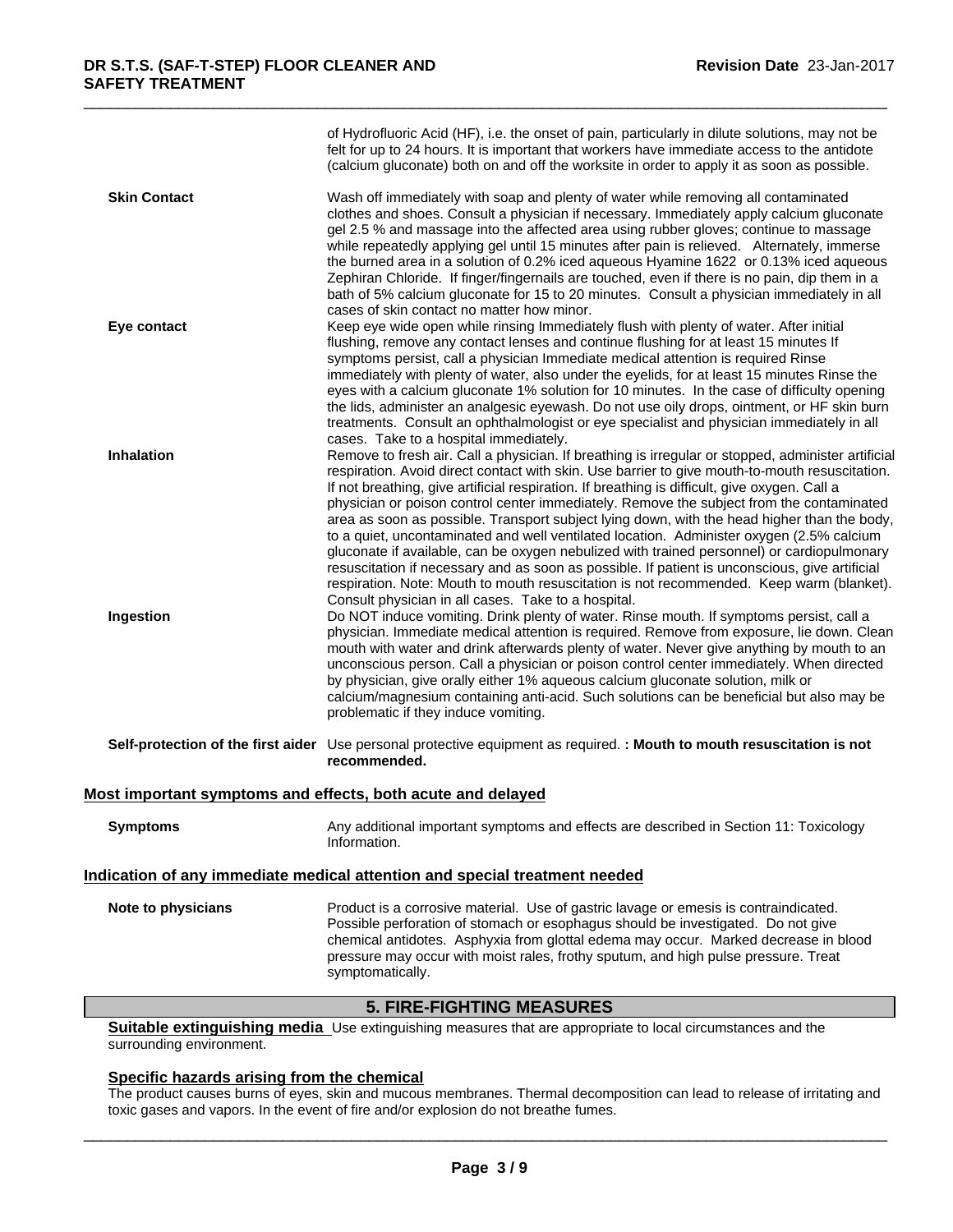**Protective equipment and precautions for firefighters** As in any fire, wear self-contained breathing apparatus pressure-demand, MSHA/NIOSH (approved or equivalent) and full protective gear

### **6. ACCIDENTAL RELEASE MEASURES**

### **Personal precautions, protective equipment and emergency procedures**

**Personal precautions** Evacuate personnel to safe areas. Use personal protective equipment as required. Avoid contact with skin, eyes or clothing. Keep people away from and upwind of spill/leak.

#### **Environmental precautions**

**Environmental precautions** Prevent entry into waterways, sewers, basements or confined areas. Do not flush into surface water or sanitary sewer system. Prevent further leakage or spillage if safe to do so. Prevent product from entering drains.

### **Methods and material for containment and cleaning up**

**Methods for containment** Prevent further leakage or spillage if safe to do so. **Methods for cleaning up** Cover liquid spill with sand, earth or other non-combustible absorbent material. Cover powder spill with plastic sheet or tarp to minimize spreading. Pick up and transfer to properly labeled containers. Dam up. Take up mechanically, placing in appropriate containers for disposal. After cleaning, flush away traces with water.

### **7. HANDLING AND STORAGE**

#### **Precautions for safe handling**

**Advice on safe handling** Use personal protective equipment as required.Avoid contact with skin, eyes or clothing. Wash contaminated clothing before reuse. Do not breathe dust/fume/gas/mist/vapors/spray. Do not eat, drink or smoke when using this product. In case of insufficient ventilation, wear suitable respiratory equipment. Use only with adequate ventilation and in closed systems. Always add acid to water.

### **Conditions for safe storage, including any incompatibilities**

**Storage Conditions** Keep container tightly closed in a dry and well-ventilated place. Keep out of the reach of children. Keep containers tightly closed in a dry, cool and well-ventilated place. Keep in properly labeled containers. Keep/store only in original container. Do not reuse container. **Incompatible materials Incompatible** with strong acids and bases. Incompatible with oxidizing agents. Metals. Strong acids. Aluminum.

### **8. EXPOSURE CONTROLS/PERSONAL PROTECTION**

### **Control parameters**

**Exposure Guidelines** This product, as supplied, does not contain any hazardous materials with occupational exposure limits established by the region specific regulatory bodies.

| <b>Chemical Name</b>       | <b>ACGIH TLV</b>                               | <b>OSHA PEL</b>                          | <b>NIOSH IDLH</b>                  |
|----------------------------|------------------------------------------------|------------------------------------------|------------------------------------|
| Ammonium Hydrogen Fluoride | TWA: 2.5 mg/m <sup>3</sup> $F$                 | TWA: 2.5 mg/m <sup>3</sup> $F$           | TWA: 2.5 mg/m <sup>3</sup> $\,$ F  |
| 1341-49-7                  |                                                | (vacated) TWA: $2.5 \text{ mg/m}^3$      |                                    |
| Hydrofluoric Acid          | $ TWA: 0.5$ ppm F TWA: 2.5 mg/m <sup>3</sup> F | TWA: 3 ppm F TWA: $2.5 \text{ mg/m}^3$ F | IDLH: 30 ppm                       |
| 7664-39-3                  |                                                | (vacated) TWA: 3 ppm F (vacated)         | Ceiling: 6 ppm 15 min              |
|                            | Ceiling: 2 ppm F                               | TWA: 2.5 mg/m <sup>3</sup>               | Ceiling: $5 \text{ mg/m}^3$ 15 min |
|                            |                                                | (vacated) STEL: 6 ppm F                  | TWA: 3 ppm                         |
|                            |                                                |                                          | TWA: $2.5 \text{ mg/m}^3$          |

*NIOSH IDLH Immediately Dangerous to Life or Health*

**Other Information** Vacated limits revoked by the Court of Appeals decision in AFL-CIO v.OSHA, 965 F.2d 962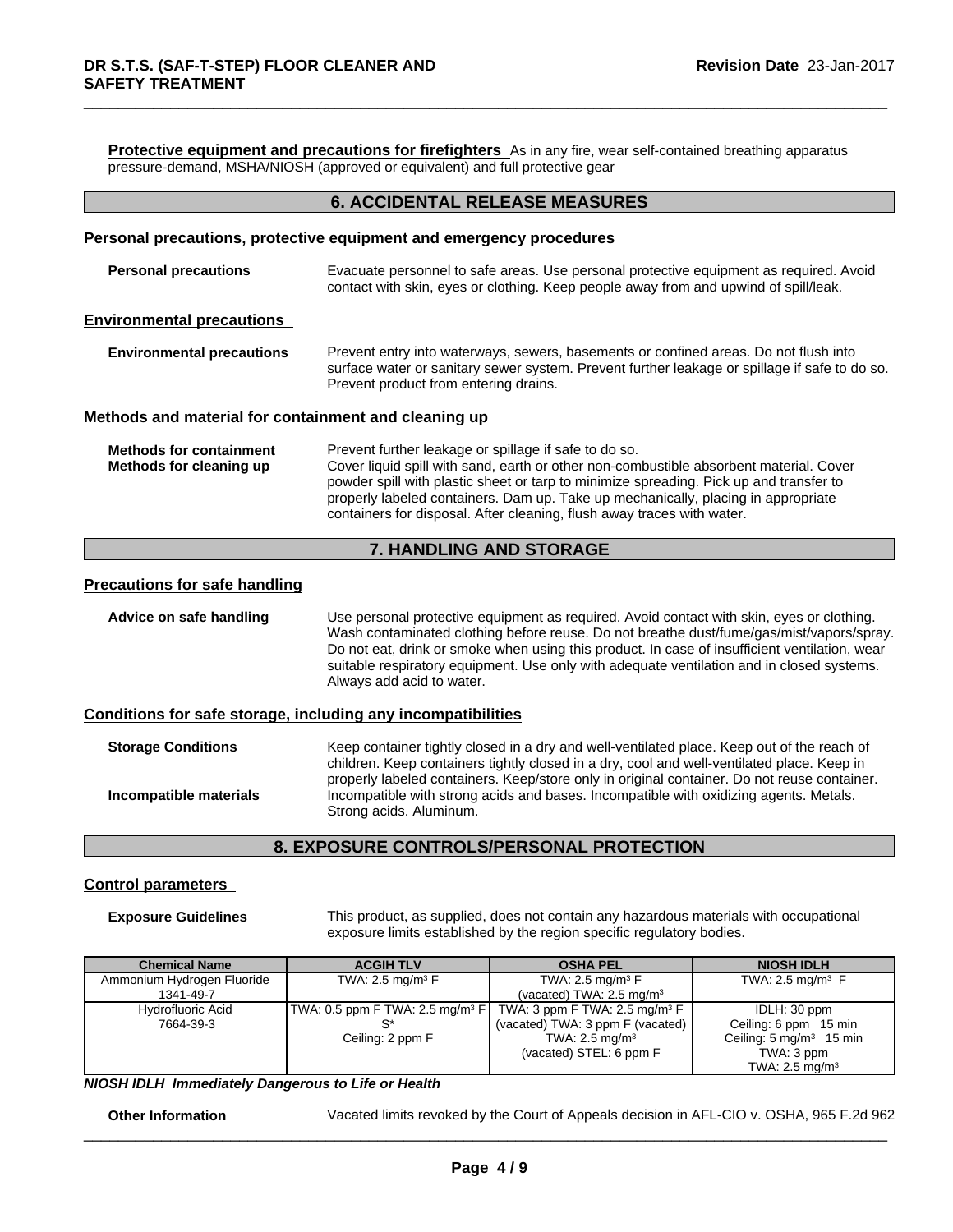### (11th Cir., 1992).

### **Appropriate engineering controls**

| <b>Engineering Controls</b>                                           | Showers, Eyewash stations & Ventilation systems                                                                                                                                                                                                                                                                                                                                                                                                                                          |  |  |
|-----------------------------------------------------------------------|------------------------------------------------------------------------------------------------------------------------------------------------------------------------------------------------------------------------------------------------------------------------------------------------------------------------------------------------------------------------------------------------------------------------------------------------------------------------------------------|--|--|
| Individual protection measures, such as personal protective equipment |                                                                                                                                                                                                                                                                                                                                                                                                                                                                                          |  |  |
| <b>Eye/face protection</b>                                            | Wear safety glasses with side shields (or goggles). Wear a face shield if splashing hazard<br>exists.                                                                                                                                                                                                                                                                                                                                                                                    |  |  |
| Skin and body protection                                              | Wear impervious protective clothing, including boots, gloves, lab coat, apron or coveralls,<br>as appropriate, to prevent skin contact. Wear protective gloves and protective clothing.                                                                                                                                                                                                                                                                                                  |  |  |
| <b>Respiratory protection</b>                                         | If exposure limits are exceeded or irritation is experienced, NIOSH/MSHA approved<br>respiratory protection should be worn. Positive-pressure supplied air respirators may be<br>required for high airborne contaminant concentrations. Respiratory protection must be<br>provided in accordance with current local regulations.                                                                                                                                                         |  |  |
| <b>General Hygiene</b>                                                | When using do not eat, drink or smoke. Wash contaminated clothing before reuse. Keep<br>away from food, drink and animal feeding stuffs. Contaminated work clothing should not be<br>allowed out of the workplace. Regular cleaning of equipment, work area and clothing is<br>recommended. Avoid contact with skin, eyes or clothing. Take off all contaminated clothing<br>and wash it before reuse. Wear suitable gloves and eye/face protection. Keep working<br>clothes separately. |  |  |

### **9. PHYSICAL AND CHEMICAL PROPERTIES**

### **Information on basic physical and chemical properties**

| <b>Physical state</b><br>Appearance<br>Color<br>Odor<br>Odor threshold                                                                                                                                                                                          | Liquid<br>Clear<br>Green<br>Sweet<br>No Information available                                                                                                                                                        |                  |
|-----------------------------------------------------------------------------------------------------------------------------------------------------------------------------------------------------------------------------------------------------------------|----------------------------------------------------------------------------------------------------------------------------------------------------------------------------------------------------------------------|------------------|
| <b>Property</b><br>рH<br><b>Specific Gravity</b><br><b>Viscosity</b><br><b>Melting point/freezing point</b><br><b>Flash point</b><br>Boiling point / boiling range<br><b>Evaporation rate</b><br>Flammability (solid, gas)<br><b>Flammability Limits in Air</b> | <b>Values</b><br>$2.0 - 3.0$<br>1.03<br><b>Water Thin</b><br>No Information available<br>Above 200°F<br>No Information available<br>Same as water                                                                    | Remarks • Method |
| <b>Upper flammability limit:</b><br>Lower flammability limit:<br>Vapor pressure<br>Vapor density<br><b>Water solubility</b><br><b>Partition coefficient</b><br><b>Autoignition temperature</b><br><b>Decomposition temperature</b>                              | No Information available<br>No Information available<br>No Information available<br>No Information available<br>Soluble in water<br>No Information available<br>No Information available<br>No Information available |                  |
| <b>Other Information</b><br><b>Density Lbs/Gal</b><br><b>VOC Content (%)</b>                                                                                                                                                                                    | 8.6<br>2.6% VOC CARB COMPLIANT for product category                                                                                                                                                                  |                  |

### **Rinds** • Method

### **10. STABILITY AND REACTIVITY**

### **Reactivity**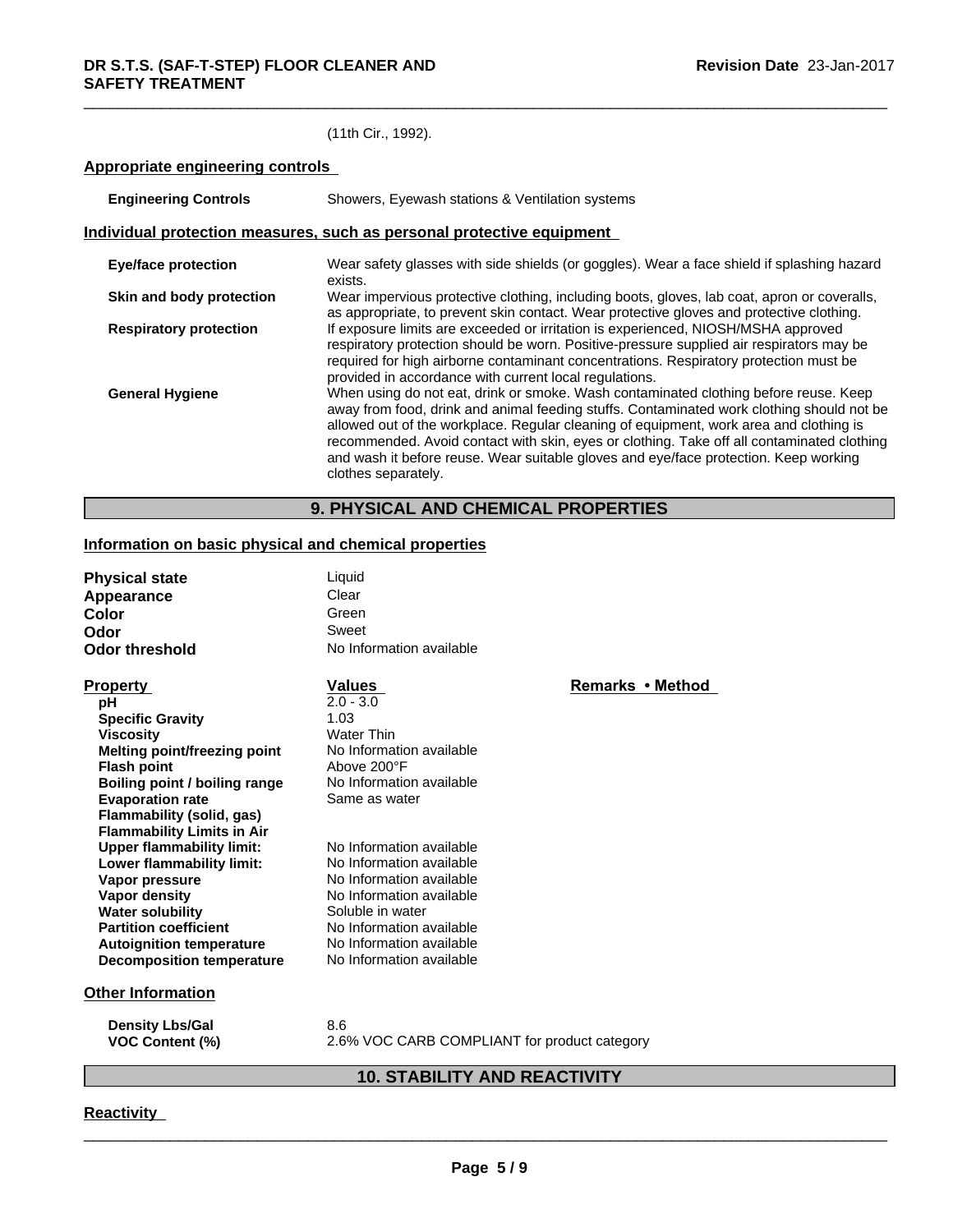No data available

| <b>Stability</b>                                                 | Stable under recommended storage conditions.                                                                                               |
|------------------------------------------------------------------|--------------------------------------------------------------------------------------------------------------------------------------------|
| Possibility of Hazardous Reactions None under normal processing. |                                                                                                                                            |
| <b>Conditions to avoid</b>                                       | Exposure to air or moisture over prolonged periods. Extremes of temperature and direct<br>sunlight.                                        |
| Incompatible materials                                           | Incompatible with strong acids and bases. Incompatible with oxidizing agents. Metals.<br>Strong acids. Aluminum.                           |
|                                                                  | Hazardous Decomposition Products Thermal decomposition can lead to release of irritating and toxic gases and vapors.<br>Hydrogen fluoride. |
|                                                                  |                                                                                                                                            |

### **11. TOXICOLOGICAL INFORMATION**

### **Information on likely routes of exposure**

| <b>Product Information</b> | The primary effects and toxicity of this material are due to it corrosive nature. |
|----------------------------|-----------------------------------------------------------------------------------|
| <b>Inhalation</b>          | Causes burns.                                                                     |
| Eye contact                | Severely irritating to eyes.                                                      |
| <b>Skin Contact</b>        | May be harmful in contact with skin.                                              |
| <b>Ingestion</b>           | Causes burns. May be harmful if swallowed.                                        |

| <b>Chemical Name</b>       | Oral LD50            | <b>Dermal LD50</b> | <b>Inhalation LC50</b>  |
|----------------------------|----------------------|--------------------|-------------------------|
| Sulfamic Acid              | $= 1450$ mg/kg (Rat) |                    |                         |
| 5329-14-6                  |                      |                    |                         |
| Glycolic Acid              | $= 1950$ mg/kg (Rat) |                    | $= 3.6$ mg/L (Rat) 4 h  |
| 79-14-1                    |                      |                    |                         |
| Ammonium Hydrogen Fluoride | $= 130$ mg/kg (Rat)  |                    |                         |
| 1341-49-7                  |                      |                    |                         |
| Hydrofluoric Acid          |                      |                    | $= 0.79$ mg/L (Rat) 1 h |
| 7664-39-3                  |                      |                    |                         |

### **Information on toxicological effects**

**Symptoms** No Information available.

### **Delayed and immediate effects as well as chronic effects from short and long-term exposure**

**Corrosivity** Causes burns. Extremely corrosive and destructive to tissue. Risk of serious damage to eyes. **Sensitization** No Information available. **Germ cell mutagenicity** No Information available. **Carcinogenicity** The table below indicates whether each agency has listed any ingredient as a carcinogen.

| <b>Chemical Name</b> | <b>ACGIH</b> | <b>IARC</b> | <b>NITD</b><br>IV L | <b>OSHA</b> |
|----------------------|--------------|-------------|---------------------|-------------|
| Ammonium Hydrogen    |              | Group 3     |                     |             |
| Fluoride             |              |             |                     |             |
| 1341-49-7            |              |             |                     |             |

*IARC (International Agency for Research on Cancer)*

*Group 3 -Not classifiable as a human carcinogen*

| <b>Reproductive toxicity</b><br><b>STOT - single exposure</b> | No Information available.<br>No Information available.                                                                                                                                                                                                                                                            |
|---------------------------------------------------------------|-------------------------------------------------------------------------------------------------------------------------------------------------------------------------------------------------------------------------------------------------------------------------------------------------------------------|
| <b>STOT</b> - repeated exposure                               | No Information available.                                                                                                                                                                                                                                                                                         |
| <b>Chronic toxicity</b>                                       | Chronic exposure to corrosive fumes/gases may cause erosion of the teeth followed by jaw<br>necrosis. Bronchial irritation with chronic cough and frequent attacks of pneumonia are<br>common. Gastrointestinal disturbances may also be seen. Avoid repeated exposure.<br>Possible risk of irreversible effects. |
| Target organ effects                                          | EYES, Respiratory system, Skin.                                                                                                                                                                                                                                                                                   |
| <b>Aspiration hazard</b>                                      | No Information available.                                                                                                                                                                                                                                                                                         |

### **Numerical measures of toxicity - Product Information**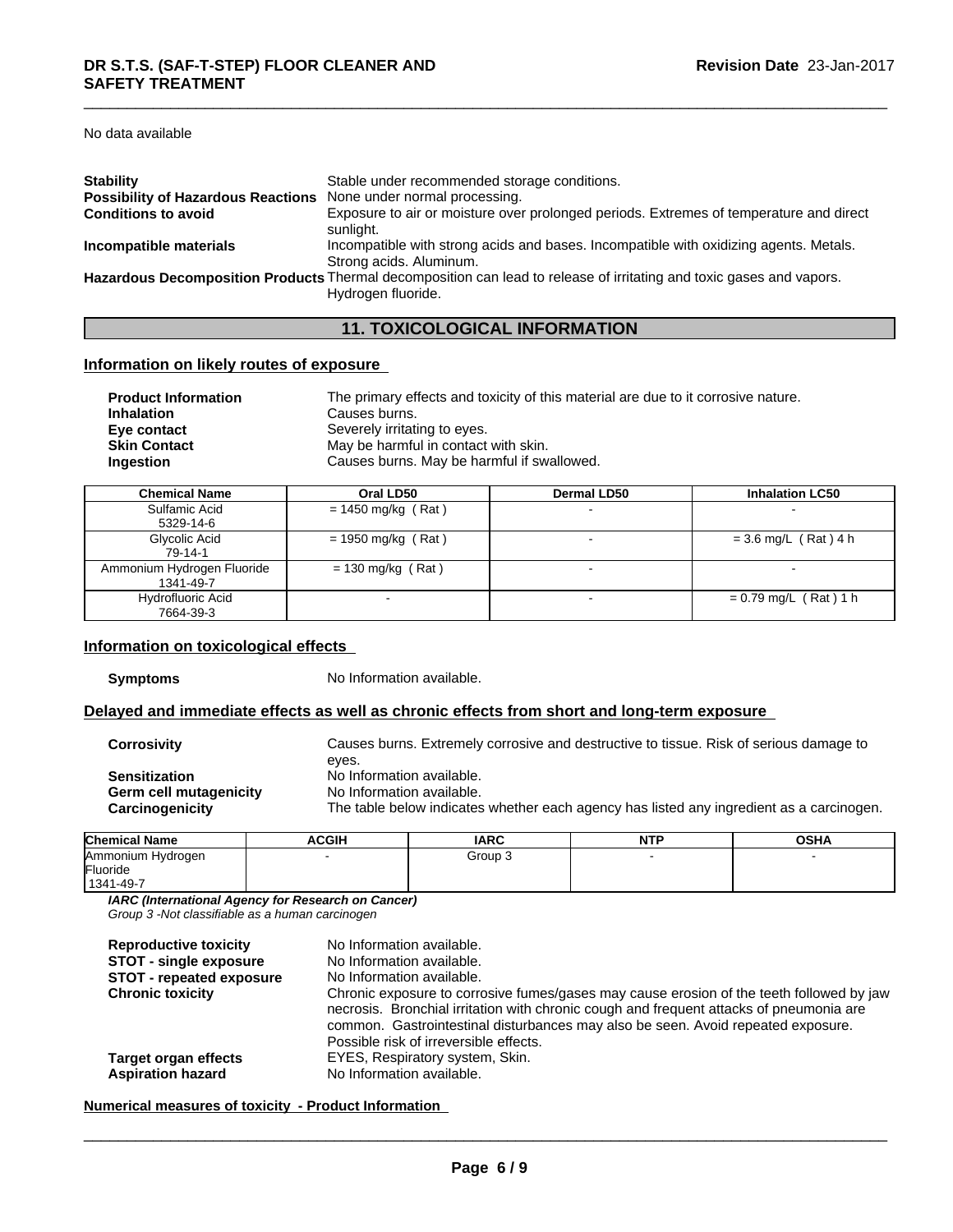**Unknown Acute Toxicity** 0% of the mixture consists of ingredient(s) of unknown toxicity

#### **The following values are calculated based on chapter 3.1 of the GHS document**

### **12. ECOLOGICAL INFORMATION**

### **Ecotoxicity**

3.59% of the mixture consists of components(s) of unknown hazards to the aquatic environment

| <b>Chemical Name</b>     | Algae/aguatic plants | Fish                              | Crustacea                      |
|--------------------------|----------------------|-----------------------------------|--------------------------------|
| Sulfamic Acid            |                      | 14.2: 96 h Pimephales promelas    |                                |
| 5329-14-6                |                      | mg/L LC50 static                  |                                |
| Glycolic Acid            |                      | 5000: 96 h Brachydanio rerio mg/L |                                |
| 79-14-1                  |                      | LC50 static                       |                                |
| <b>Hydrofluoric Acid</b> |                      | 660: 48 h Leuciscus idus mg/L     | 270: 48 h Daphnia species mg/L |
| 7664-39-3                |                      | LC50                              | EC50                           |
| Citric Acid              |                      | 1516: 96 h Lepomis macrochirus    | 120: 72 h Daphnia magna mg/L   |
| 77-92-9                  |                      | mg/L LC50 static                  | EC50                           |

### **Persistence and degradability** No Information available.

**Bioaccumulation** No Information available.

| <b>Chemical Name</b>  | <b>Partition coefficient</b> |
|-----------------------|------------------------------|
| Glycolic Acid         | $-1.11$                      |
| 79-14-1               |                              |
| Hydrofluoric Acid     | $-1.4$                       |
| 7664-39-3             |                              |
| Citric Acid           | $-1.72$                      |
| 77-92-9               |                              |
| Other adverse effects | No Information available     |

### **13. DISPOSAL CONSIDERATIONS**

#### **Waste treatment methods**

**Disposal of wastes** Disposal should be in accordance with applicable regional, national and local laws and regulations. **Contaminated packaging Do not reuse container. US EPA Waste Number** D002 U134 U154 **Chemical Name RCRA RCRA - Basis for Listing RCRA - D Series Wastes RCRA - U Series Wastes** Hydrofluoric Acid 7664-39-3 U134 Yes Yes U134

This product contains one or more substances that are listed with the State of California as a hazardous waste.

### **14. TRANSPORT INFORMATION**

**Note:** The basic description below is specific to the container size. This information is provided for at a glance DOT information. Please refer to the container and/or shipping papers for the appropriate shipping description before tendering this material for shipment. For additional information, please contact the distributor listed in section 1 of this SDS.

### **U.S. Department of Transportation (USDOT)**

**4x1 Gallon Case** *Not regulated* **Pails & Drums (<119 Gallons)***Not regulated*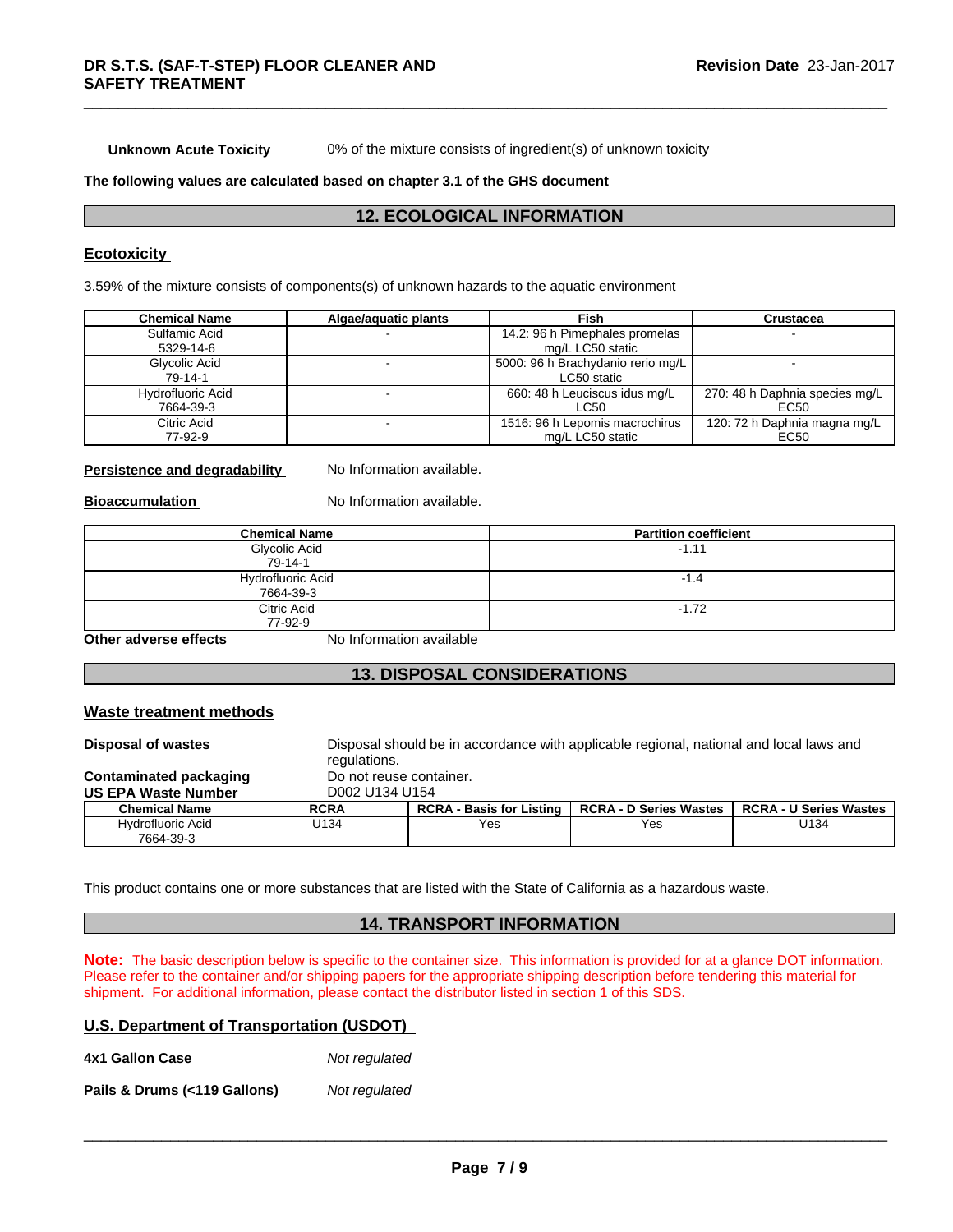### **15. REGULATORY INFORMATION**

#### **International Inventories**

**TSCA** *Complies* **DSL/NDSL**

*Complies*

*TSCA - United States Toxic Substances Control Act Section 8(b) Inventory DSL/NDSL - Canadian Domestic Substances List/Non-Domestic Substances List*

### **US Federal Regulations**

### **SARA 313**

Section 313 of Title III of the Superfund Amendments and Reauthorization Act of 1986 (SARA). This product does not contain any chemicals which are subject to the reporting requirements of the Act and Title 40 of the Code of Federal Regulations, Part 372

| SARA 311/312 Hazard Categories    |     |  |
|-----------------------------------|-----|--|
| Acute health hazard               | Yes |  |
| <b>Chronic Health Hazard</b>      | Yes |  |
| Fire hazard                       | No  |  |
| <b>Reactive Hazard</b>            | No  |  |
| Sudden release of pressure hazard | No  |  |

#### **CWA** (Clean Water Act)

This product does not contain any substances regulated as pollutants pursuant to the Clean Water Act (40 CFR 122.21 and 40 CFR 122.42)

| <b>Chemical Name</b>                       | <b>CWA - Reportable</b><br>Quantities | <b>CWA - Toxic Pollutants</b> | <b>CWA - Priority Pollutants</b> | <b>CWA - Hazardous</b><br><b>Substances</b> |
|--------------------------------------------|---------------------------------------|-------------------------------|----------------------------------|---------------------------------------------|
| Ammonium Hydrogen<br>Fluoride<br>1341-49-7 | 100 <sub>lb</sub>                     |                               |                                  | $\lambda$                                   |
| Hydrofluoric Acid<br>7664-39-3             | 100 <sub>lb</sub>                     |                               |                                  |                                             |

#### **CERCLA**

This material, as supplied, does not contain any substances regulated as hazardous substances under the Comprehensive Environmental Response Compensation and Liability Act (CERCLA) (40 CFR 302) or the Superfund Amendments and Reauthorization Act (SARA) (40 CFR 355). There may be specific reporting requirements at the local, regional, or state level pertaining to releases of this material

| <b>Chemical Name</b>       | <b>Hazardous Substances RQs</b> | <b>CERCLA/SARA RQ</b> | <b>Reportable Quantity (RQ)</b> |
|----------------------------|---------------------------------|-----------------------|---------------------------------|
| Ammonium Hydrogen Fluoride | 100 lb                          |                       | RQ 100 lb final RQ              |
| 1341-49-7                  |                                 |                       | RQ 45.4 kg final RQ             |
| Hydrofluoric Acid          | 100 lb                          | 100 lb                | RQ 100 lb final RQ              |
| 7664-39-3                  |                                 |                       | RQ 45.4 kg final RQ             |

### **US State Regulations**

### **California Proposition 65**

This product does not contain any Proposition 65 chemicals.

### **U.S. State Right-to-Know Regulations**

| <b>Chemical Name</b>       | New Jersey | <b>Massachusetts</b> | Pennsylvania |
|----------------------------|------------|----------------------|--------------|
| Sulfamic Acid              |            |                      |              |
| 5329-14-6                  |            |                      |              |
| Ammonium Hydrogen Fluoride |            |                      |              |
| 1341-49-7                  |            |                      |              |
| Hydrofluoric Acid          |            |                      |              |